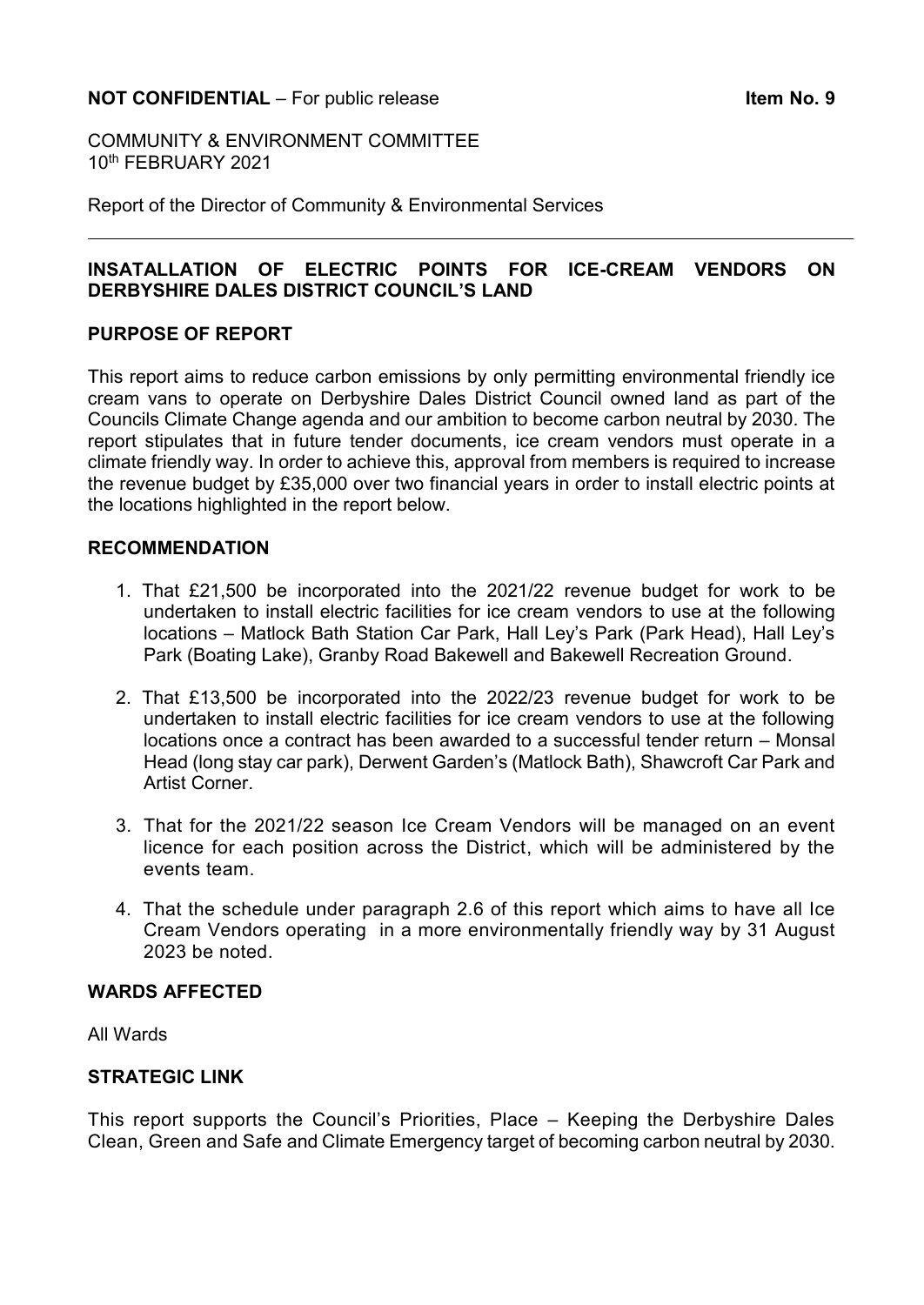# **1 BACKGROUND**

- 1.1 The Council allows private operators to sell ice cream from designated locations on Council land, subject to an agreement and a fee being paid to the Council. Currently Ice Cream vans operating on District Council land (mainly parks and car parks) operate whilst the engine is idling in order to power the van. These fumes contain a number of harmful gasses including Carbon Dioxide, which is bad for the environment and contributes towards climate change, as well as a range of other harmful gasses including nitrogen dioxide, carbon monoxide and hydro carbons which are linked to asthma and other lung diseases.
- 1.2 The three year Ice Cream Concessions agreements were due to be renewed in April 2020. As with most hospitality businesses the ice cream trade has been impacted hugely by the Covid-19 pandemic.
- 1.3 Ice Cream van contracts on District Council land had a total value of £108,500 per annum in 2019. This amount would have been impacted long term by reduced bids if a tender process was undertaken during the pandemic.
- 1.4 Importantly, the District Council has declared a Climate Emergency and has a target of becoming carbon neutral by 2030. Most ice-cream vans, particularly older models, use diesel engines which are kept running to operate the refrigerated equipment. These produce harmful emission, including black carbon, when left idling.

### **2 REPORT**

2.1 There are nine sites which have been included previously in a tender process for ice cream vendors.

| Location                          |
|-----------------------------------|
| Monsal Head (Long Stay) Car Park  |
| Derwent Gardens, Matlock Bath     |
| Matlock Bath Station car park     |
| Artists Corner car park           |
| Hall Leys Park (Park Head)        |
| Hall Leys Park (Boating Lake)     |
| <b>Bakewell Recreation Ground</b> |
| Shawcroft car park                |
| <b>Granby Road car park</b>       |

- 2.2 Ice Cream vans stand in a variety of locations on District Council Land, the amount of CO2 emissions from a diesel van idling is approximately 4.5kg per hour. This figure does not apply to all vans operating in Derbyshire Dales as the newer vehicles will be more environmentally friendly than the older vehicles. The District Council has vans ranging from 1992 to 2017 models currently operating in the area. A result of introducing electric points for ice cream vans and the eventual move to 100% green energy could amount to an estimated reduction of 28.6 tons in CO2 emissions.
- 2.3 To facilitate the new environmentally friendly ice-cream vehicles, electrical supply and charging points will need to be installed at each site. Initial quotes have been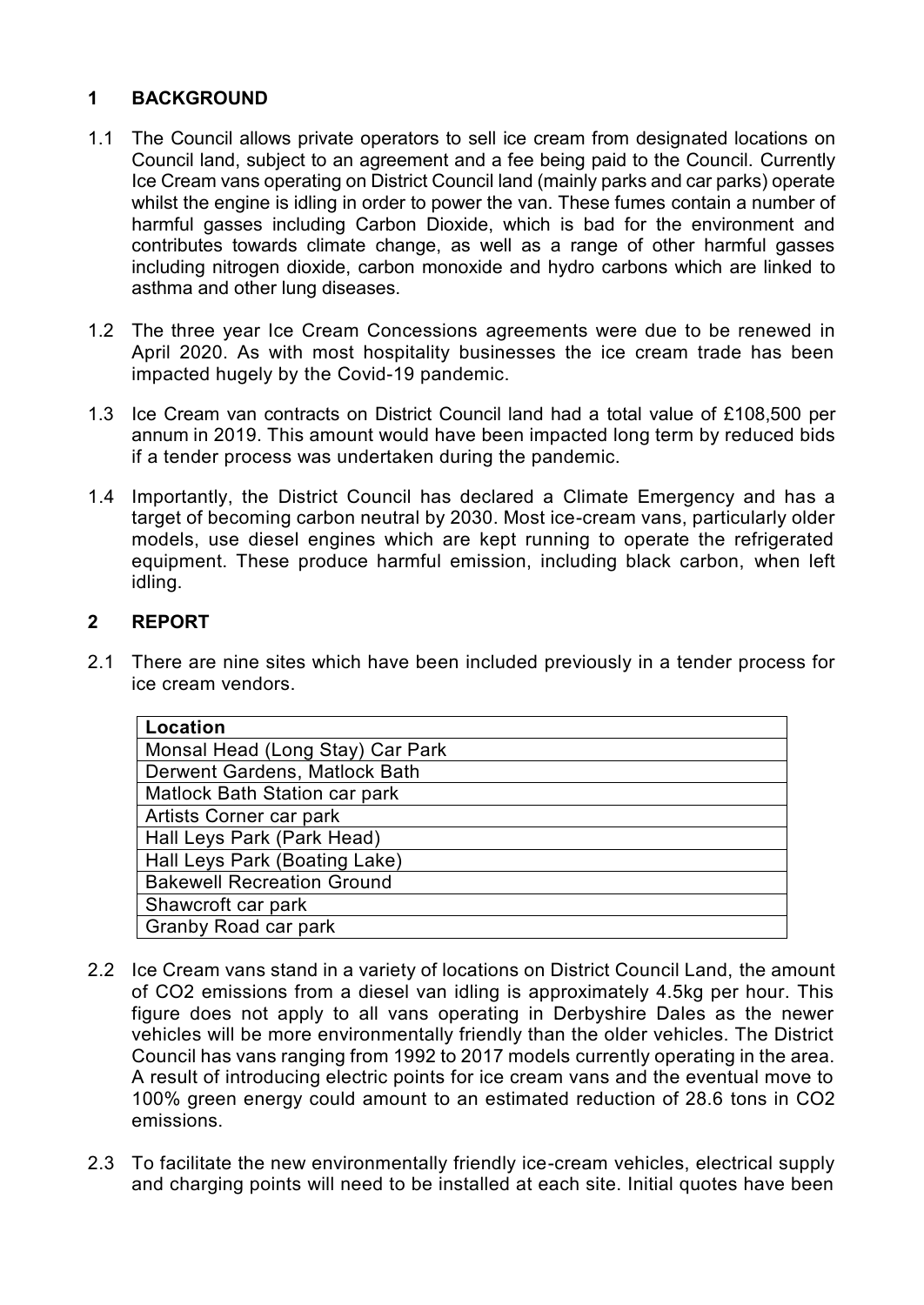obtained from Derwent Treescapes (supply) and Overton Electrical Services (charge points).

| Location                         | Cost $(E)$ + VAT 20% |
|----------------------------------|----------------------|
| Monsal Head (Long Stay) car park | 4759.27              |
| <b>Derwent Gardens</b>           | 2726.51              |
| Matlock Bath Station car park    | 3378.59              |
| <b>Artists Corner</b>            | 3234.81              |
| Hall Leys Park (Park Head)       | 4111.81              |
| Hall Leys Park (Boating Lake)    | 4759.27              |
| <b>Bakewell Recreation</b>       | 3819.81              |
| Shawcroft car park               | 592.55               |
| <b>Granby Road car park</b>      | 2759.27              |
| <b>Total</b>                     | 30,141.89            |
| Contingency                      | 4,858.11             |
| <b>Project Total</b>             | £35,000              |

Costs to install an electricity supply and charging point to each site:

- 2.4 It's proposed that these costs are added to the revenue budget and split across the financial years 2021/22 (£21,500) & 2022/23 (13,500). The total amount of £35,000 includes a small amount of contingency costs as current quotes may vary once work is approved.
- 2.5 The sites where work will be carried out during the first year (2021/22) are outlined in recommendation 1, these positions had contracts in place at time of expiry in March 2020. Work at the remaining sites will be carried out during 2022/23 once a successful contract has been awarded through the tender process. This also allows the Council to spread the cost over two financial years.
- 2.6 The following timetable shows the timescales that officers aim to follow subject to any continuing delays caused by the pandemic.

| <b>Action</b>                                               | <b>Date</b>                    |
|-------------------------------------------------------------|--------------------------------|
| <b>CLT</b> initial report                                   | January 2021                   |
| Committee approval for revenue                              | February 2021                  |
| budget                                                      |                                |
| Engagement                                                  | February 2021 - April 2021     |
| Ice Cream Vendors on Events   April 2021 - March 2022       |                                |
| Licence                                                     |                                |
| Tender process for new 3 year   October 2021 – January 2022 |                                |
| contracts                                                   |                                |
| Contract awarded                                            | January 2022                   |
| <b>Contract Start date</b>                                  | April 2022                     |
| All sites operating environmentally                         | Midway through 3 year contract |
| friendly                                                    | (August 2023)                  |

2.7 Officers aim to have all sites where ice cream vendors are in place using electric points by August 2023, halfway through the 3 year contact. Doing this allows the District Council the opportunity to work with the successful vendor on achieving these timescales.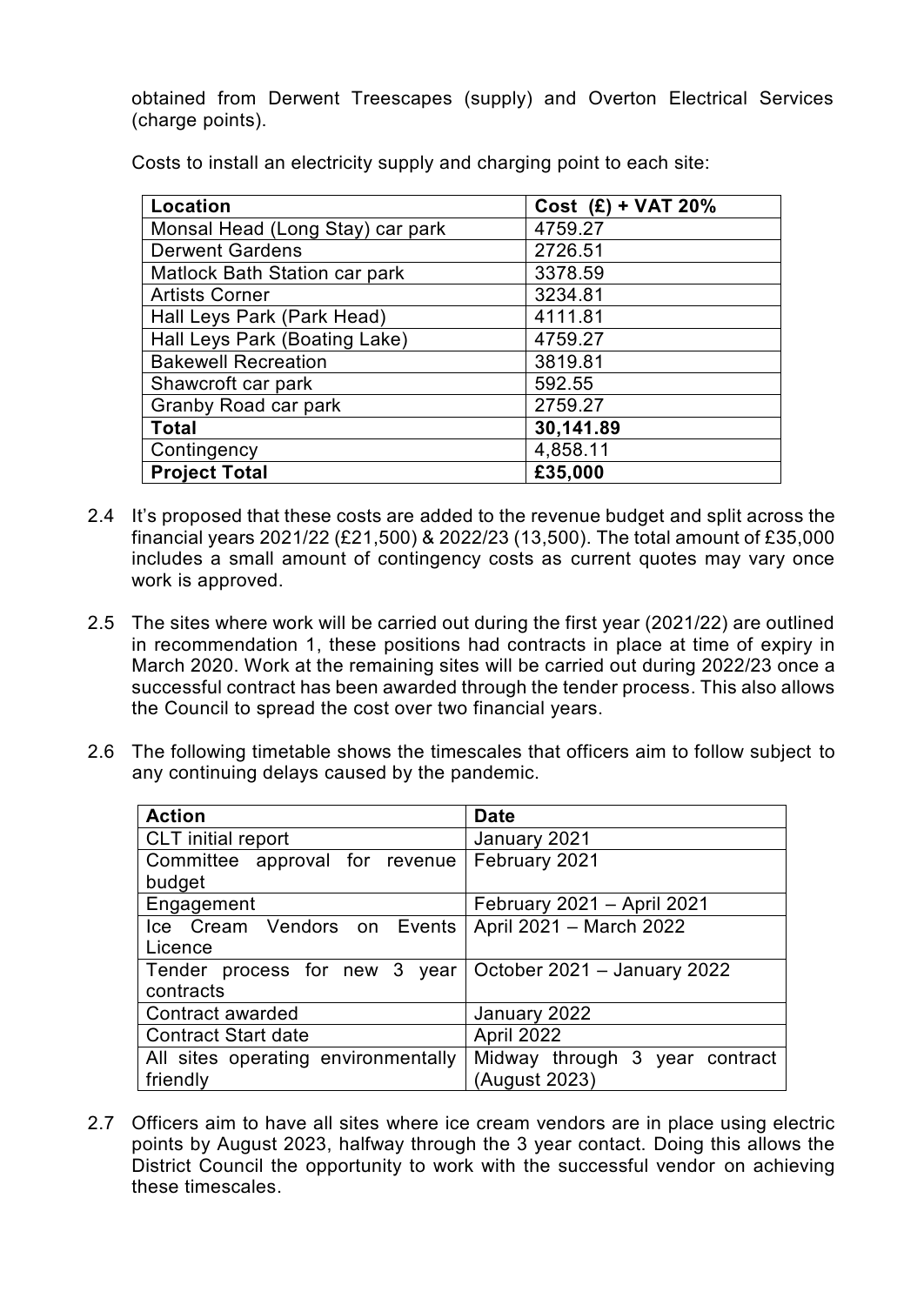- 2.8 Officers have already had preliminary discussions with ice cream vendors regarding upgrading their vehicles to be more environmentally friendly and initial discussions were mostly positive.
- 2.9 The project team will aim to engage with all relevant partners on the project including the ice cream vendors and Town or Parish Councils and will work closely with the District Council's Climate Change working group.
- 2.10 Officers have looked into options for Ice Cream vans to be upgraded to electric vehicles. There are two known companies who currently carry out this work specifically for ice cream vans. This work can be done on all ice cream vehicles built since 2006 at a cost of up to £6,500. Officers expect that this cost may affect the initial value of the 3 year contract as tender returns take this additional cost into account.

### **3 CONSULTATION**

3.1 The relevant Ward Members and Town/ Parish Councils will be included in the project.

### **4 OTHER EXPRESSIONS OF INTEREST**

4.1 None received

### **5 RISK ASSESSMENT**

5.1 Legal

The installation of the charging points are in line with the Council's aim to reduce carbon emissions and therefore the legal risk is low. Event license agreement for ice cream vans will need to be reviewed in order to cover the requirement to use the charging points and the cost of the electricity.

5.2 Financial

There is no current revenue budget for the additional cost of installing electric points. The estimated costs (£35,000 over two financial years) will be included in the draft budget for 2021/22 and in the Medium Term Financial Plan (2022/23 costs), which are due to be considered at the Council meeting on 4 March 2021.

The reduction in income in 2020/21 and 2021/22 will be reflected in the revised estimates for 2020/21 and the draft budget for 2021/22. For 2022/23 onwards, the Medium Term Financial Plan will include a slightly lower level of income than was received in 2019/20, to reflect the additional costs of vehicle conversions that ice cream vendors will face.

The financial risk is assessed as 'medium'.

### **6 OTHER CONSIDERATIONS**

6.1 In preparing this report, the relevance of the following factors has also been considered: prevention of crime and disorder, equalities, environmental, climate change, health, human rights, personnel and property.